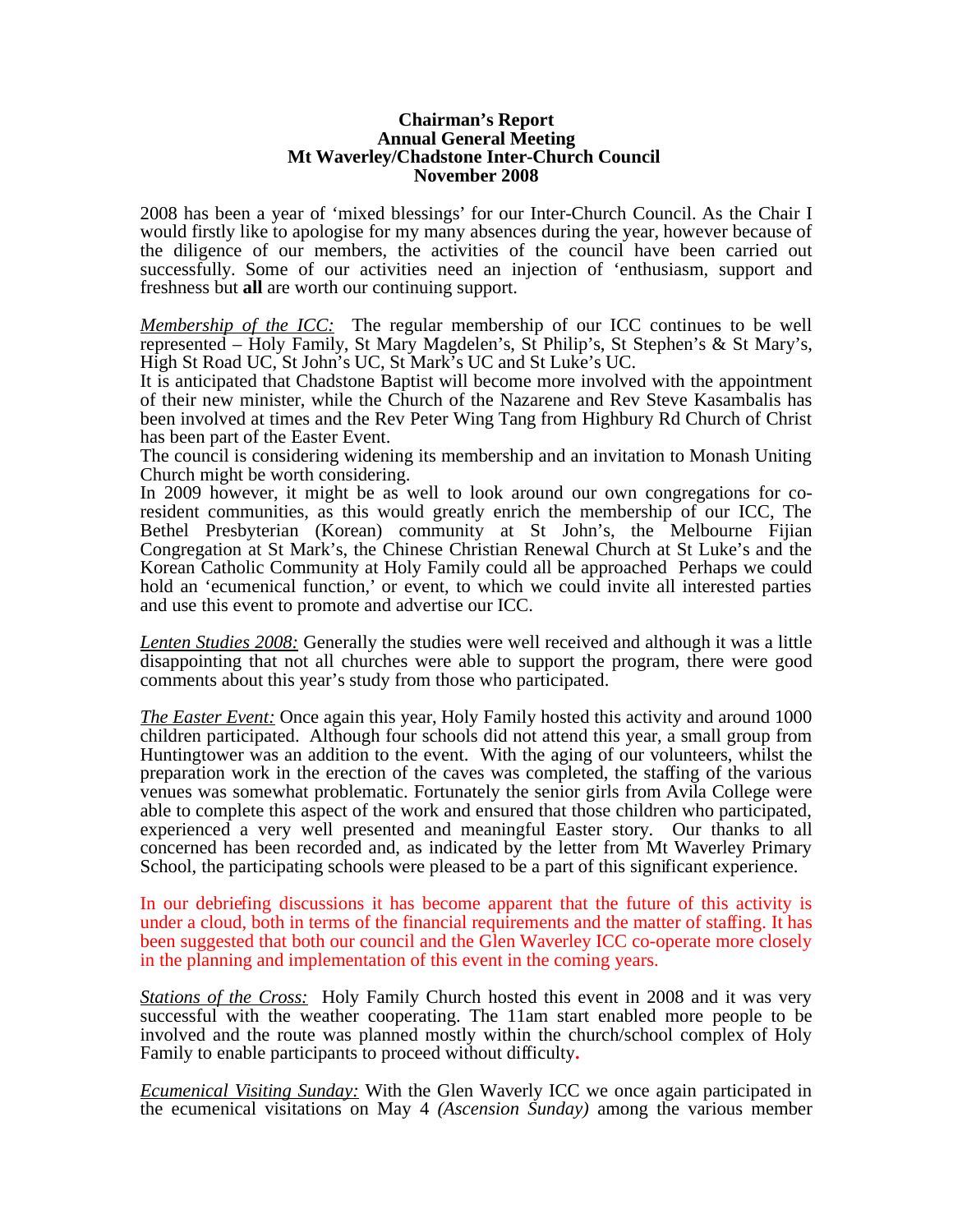churches. The move to a Sunday in May has been successful as this enables the visitations to avoid clashing with special services for Pentacost. Our thanks to Joe Persico (Chair of the Glen Waverley ICC) for organising these visits which once again were very successful.

*Joint Meeting with Glen Waverley ICC:* Our meeting in May was again a joint meeting with the Glen Waverley ICC. This has become an annual event and allows us the opportunity to share with our neighbouring ICC not only the planned co-operative events – The Easter Event, the Ecumenical Visitations and the Publicity of Christian events at Christmas – but also to exchange ideas about other activities which we might well undertake together.

*St Mark's Project:* Early this year St Mark's UC applied to the Victorian Multicultural Commission for a grant to organise a multi-faith project to promote harmony between interfaith groups within the community of Mount Waverley.

They were successful and received \$6,600 for the project *Intersections: Understanding Justice and Joint Interfaith Action in Mount Waverley.* A condition of the grant is that St Mark's work together with the Mount Waverley/Chadstone Inter-Church Council and the Monash City Council

A meeting with the ICC Executive was held in August and the Action Group has been formed to plan for the project and which will be undertaken in the new year.

*Monash Interfaith Group:* Jim Aylmer has continued to represent us on the Monash Inter-Faith group at its organisational meetings

It is hoped that the Monash Community Interfaith Group will be (officially) launched in November and this group will co-operate with the St Mark's UC in the implementation of the Mt Waverley Interfaith Event next year.

*Pastoral Lunch:* Unfortunately I was absent when the Pastoral Lunch was held at St Mary Magdalene's. But I have been advised that it was both enjoyable and a relaxed time of sharing. Our thanks to Father Peter and the workers at St Mary Magdalen's for their provision of this opportunity to break bread together.

*Ecumenical Hymn Singing:* The annual evening service of Hymn Singing was held at High Street Road Uniting Church on Sunday evening October 5. The selection of Hymns was very well received and enthusiastically sung and the choral group from the Glen Waverley UC gave us an interesting and informative presentation as well as delighting us with their performance.

*Food for Friends:* Our final activity for the year is being undertaken this week and the appeal is going very well again this year. It was agreed the cash raised would be donated to Waverley Benevolent Society. It is anticipated that there will again be an increase in the amount of donations we will be able to disperse to the selected charities.

It is my deep regret that since taking over the Chair of the Chadstone/Mt Waverley Inter-Church Council in 2006, it has not always been possible for me to participate in a number of activities sponsored by our ICC. It is for this reason that I am standing down as chair as of tonight, however, I will continue as a member of the council and attend meetings when I am able to do so.

I also wish to acknowledge the departure of Sister Roma, pastoral associate at Holy Family. Sister Roma has been at Holy Family for 12 years and has been a great supporter of our council for the duration of that period. She will be greatly missed both at Holy family and in our Council. I would like to wish the very best in her retirement.